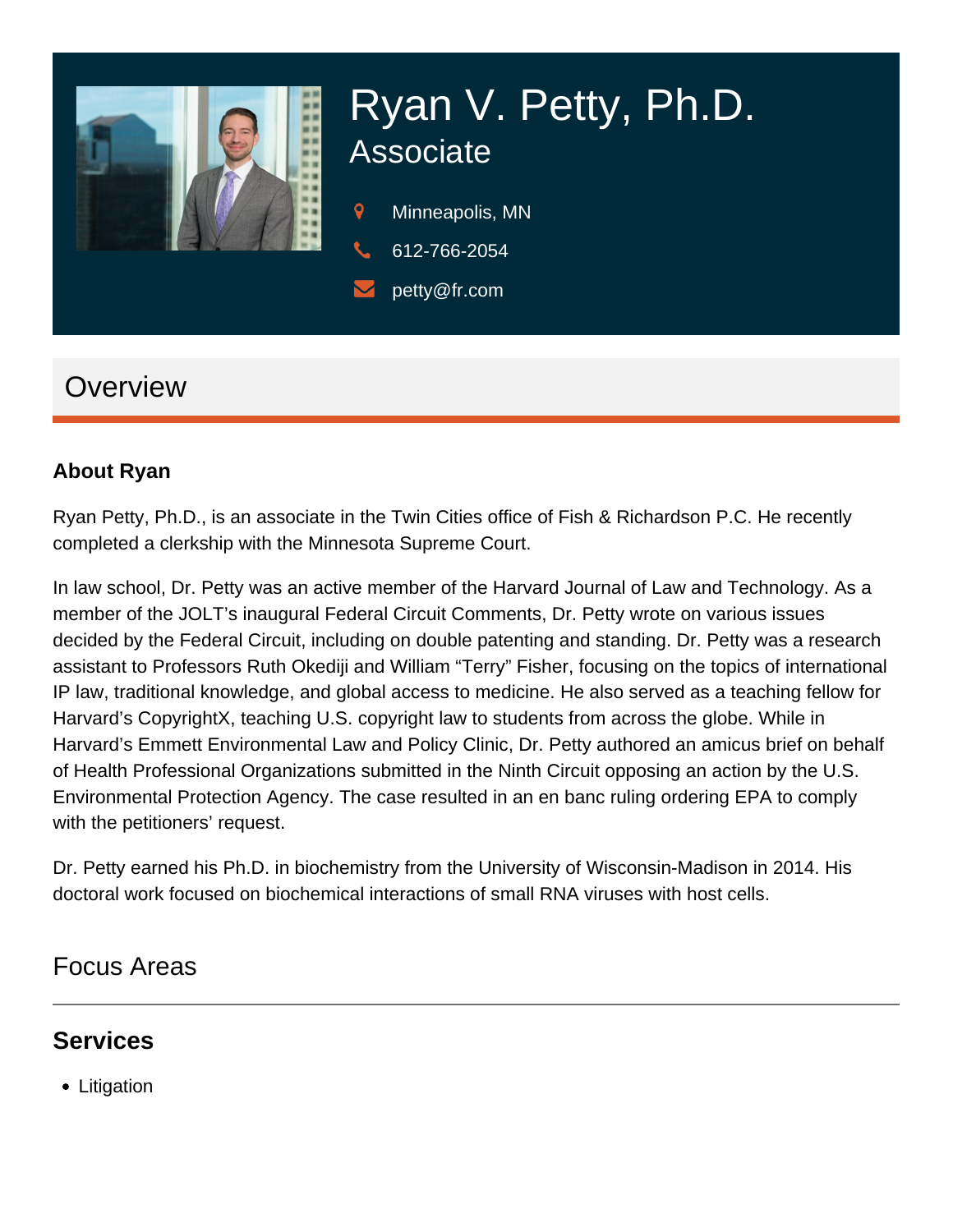- Appellate
- Patent Litigation
- Trademark, Copyright, and Media Litigation

#### Industries

- Academic Research and Medical Centers
- Life Sciences

## **Education**

J.D., Harvard Law School (2019) Harvard Journal of Law and Technology, Article Editor, Production Editor, Citations Manager, and inaugural Federal Circuit Comments Writer

Ph.D., Biochemistry, University of Wisconsin - Madison (2014)

B.S. with distinction, Biology & Biochemistry, University of Wisconsin - Madison (2009)

# Insights

**Publications** 

- ["Minnesota Patent Litigation Wrap-Up: Q1 2022,](https://www.fr.com/minnesota-patent-litigation-wrap-up-q1-2022/)" Fish Litigation Blog (May 10, 2022)
- ["Federal Circuit Clarifies Venue in Hatch-Waxman Actions in Celgene v. Mylan,](https://www.fr.com/?p=107910)" Fish Litigation Blog (November 9, 2021)
- ["Minnesota Patent Litigation Wrap-Up June 2020](https://www.fr.com/mn-patent-litigation-wrap-up-june-2020/)," Fish Litigation Blog (July 2020)
- ["Oral Hearings at the PTAB: What to Expect](https://www.fr.com/oral-hearings-at-the-ptab/)," Fish IP Essentials Blog (June 2020)
- ["Visual Artists Rights Act Protects Even Transient Art in the Absence of an Explicit Waiver](https://www.fr.com/vara-protects-transient-art-absence-explicit-waiver/)," Fish IP Essentials Blog (June 2020)
- ["Minnesota Abolishes Common Law Prohibition on Litigation Financing Agreements,](https://www.fr.com/mn-abolishes-prohibition-litigation-financing-agreements/)" Fish Litigation Blog (June 2020)
- ["Minnesota Patent Litigation Wrap-Up April 2020](https://www.fr.com/minnesota-patent-litigation-wrap-up-april-2020/)," Fish Litigation Blog (May 2020)
- ["What Discovery is Available during Inter Partes Review?](https://www.fr.com/what-discovery-available-inter-partes-review/)" Fish IP Blog Essentials (May 2020)
- ["Minnesota Patent Litigation Wrap-Up Q4 2019](https://www.fr.com/fish-litigation/minnesota-patent-litigation-wrap-up-q4-2019/)," Fish Litigation Blog (May 2020)
- ["Can I Copyright My Logo?](https://www.fr.com/can-i-copyright-my-logo/)" Fish IP Essentials Blog (May 2020)
- ["When Should I File an IPR during Litigation?](https://www.fr.com/when-should-i-file-an-ipr-during-litigation/)" Fish Litigation Blog (April 2020)
- ["Challenging Patents through Post-Grant Proceedings: What Are Your Options?"](https://www.fr.com/fish-litigation/challenging-patents-through-post-grant-proceedings-what-are-your-options/) Fish IP Essentials Blog (April 2020)